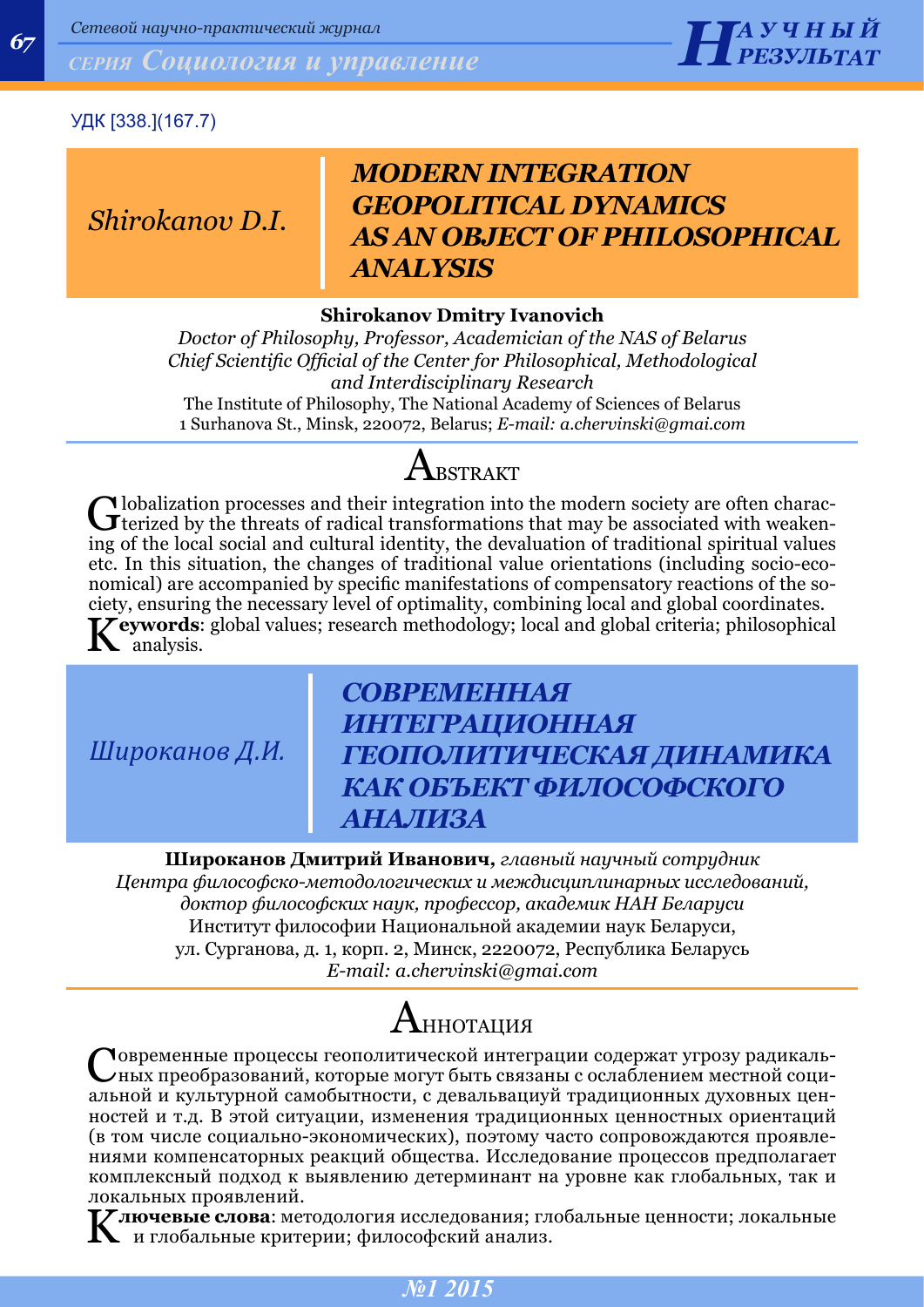

#### **1. Introduction**

The global economic crisis has shown that the processes of globalization include not only the economy, politics, culture, and human consciousness. There is a transformation of ideas about the world, society, and themselves change the mechanisms for the selection of life strategies.

A person faces the problem of internal selfdetermination setting priorities and a new system of values.

This study aims to identify the dynamics of the development of civilization, as new prospects and new challenges appear in the modern globalizing community. There is a transformation of ideas about the world, society, and themselves change the mechanisms for the selection of life strategies. It examines the main directions of modernization, acceptable for the sustainable development strategy, which allow, by preserving the national identity and traditional spiritual values, the change of the population life conditions.

The philosophical, methodological and socio-economic analysis of the innovation processes dynamics deals with the systemic transformation of the modern society with the aim to determine their compliance with the global humanitarian and economic values.

### **2. Research findings**

The process of globalization became the dominant trend of the world economy, significantly changing the system of international economic relationships, both internationally and nationally. The modern post-industrial transformation involves rather a mix of local and global issues, instead a dominance of the local, thus giving priority to the former one. Moreover, the self determination of the nation-state is one of the main triggers able to enforce the global economic strategy implementation at a local level using the leading actors of globalization – the transnational corporations.

Production of scientific knowledge in the system is the material basis of human life. Along with spiritual values formed culture system that links past and present, forms stable structures and forms.

Trend and maintaining a positive retention in the development process has been limited and is associated with a particular stage of historical development of mankind, the Enlightenment. Progress in the field of scientific and technological development can be accompanied

by regression in many conditions of human existence.

The problem of the individual in the civilizing process and increasing the freedom of man faced with the technocratic tendencies unification needs in the area of mass culture.

The phenomenon of freedom is deeper and more multifaceted than the problem of adequate and recognized necessity of human actions. Freedom is connected with human life, with the understanding they make sense of their existence.

Paradigm of post-industrial society is based on the development of a new approach to the assessment of the role and place of the spiritual sphere of the human being. Great importance in all spheres of human life acquires information, intellectual and innovation.

An important factor in post-industrial transformation has become a modern information revolution.

Unlike social revolutions, it is able to reconstruct the life of the whole society, creating conditions for the universalization and globalization of human interaction. The main resource that provides stability and flexibility to post-industrial economies has become information and knowledge. Knowledge becomes a major capital, a new specific resource that is widely used in the world today, along with the natural resources, labor and capital.

Information is a resource that is different from other resources that constantly accumulates and not wasted. Natural resources are limited, but knowledge remains the "generator" of new energy sources. Growth of knowledge develop ways to use them, is involved in the creation of new information technologies. Information technology has become a factor for positive change in all spheres of human activity. The information revolution has an impact not only on the local public sector production, and creates a new economic and social reality of global level. New social reality  $-$  is an information society in which power becomes the main subject of the information.

Introduction of interactive communications system allows the transformation of the nature of socio-economic, cultural and political processes.

Information security was to address two major problems:

― firstly, to effectively regulate the major economic, social, political and ecological processes;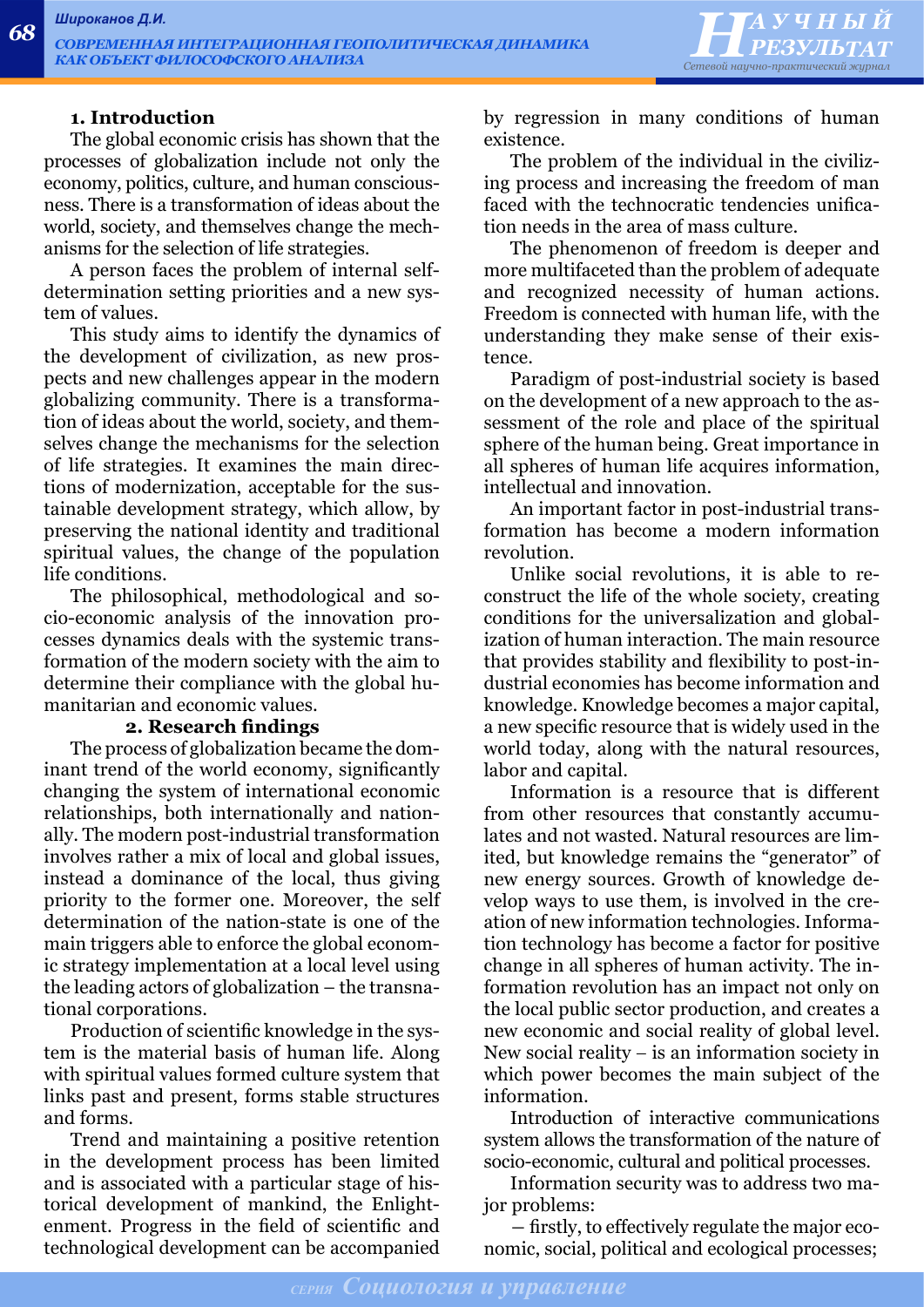

― secondly, to overcome the desire of people to solve problems by using a different technique, that is to depart from rationality technicism.

The global aspects of information include philosophical, economic, socio-political and cultural aspects. It dominates the technological basis and is aimed at the transformation of all areas of human activity.

Information technology, information resources and infrastructure form the information environment, which is the technological basis for the formation of a single global information space. The development of the information environment in many countries has become a factor of sustainable development. Information environment becomes a means to turn to the right direction the economic, scientific, social, cultural, educational and other social spheres.

Effectiveness of the informatization process based on technological progress is determined by the extent to which new technologies have a positive impact on social change. Information technology is not only a demonstration of the human mind, but is the technology "for people".

Information technology, a revolution in the field of communications, contributed to the development of messages globally. Through information technology people become part of the international community, able to communicate openly and receive information in real time. Each user of the global information networks becomes a single element of the planetary community. Information technology environment becomes the basis of a single information area of any state. Therefore, one of the most important indicators of the information society development is the level of compliance with the use of information resources in relation to the needs of society. That is, the conversion of information resources into information products and services. One of the criteria for society's transition to the stage of development of information is the number of people employed in the field of information services. In that case, if the rate exceeds 50%, the company is considered informational.

Information infrastructure enables the economy to shift to the massive use of advanced information technology, computer hardware and telecommunications. As a result, the market is formed of knowledge and information, which are the factors of production. Knowledge complements the natural resources, labor and capital markets.

Under these circumstances, and due to each country's desire to maintain its sovereignty, serious difficulties and challenges to the development of coherent foreign policies and to the creation of inter-regional regulatory mechanisms within the integrated union are inferred, as for example, within the framework of the Common Economic Space (CES). It appears as necessary not only an interstate legitimacy, but a supra-structural one, sufficiently authoritative in order to resolve the contradictions between self-determination and integration based on respect for the sovereignty of the Member States, having not only coordination rights but also administrative decisions. This includes, on the one hand, the solidarity of common solutions, the integrative character of the EES functions (joint management), on the other hand, the separation of decision functions between each Member State of the EEA, and the delegation of these functions to them in order to take the right decisions for specific issues in each country.

Despite every intention to change the structure of the country's foreign economic relations to favor high-tech production, it is unlikely that this would happen soon in the Belarusian economic policy, as the country is, and will always be, a nation highly dependent of the international market of primary energy resources. As in the foreseeable future the dynamics of oil and gas world prices for will remain the same, this will be the main factor determining the means of integration and the country's way of functioning within the regional integrated structures, the relations with the West and East, the character of the new society formation.

The integration of the Euro-Asian Economic Union (EEC) is lacking institutional structures. On one hand, this is due to objective conditions determined by the independent development of the states of the region, finding themselves in completely different circumstances, and on the other hand, by subjective factors as the cost of national egoism, failures in implementing of a coherent institutional and organizational integration, factors reducing the effectiveness of other possible interventions. As in the Commonwealth of Independent States (CIS), in this situation there are also very relevant the issues of the creation of an implementing mechanism adopted in the framework of the EEA decisions.

It is necessary to keep in mind that most of the economic plans of the CES will depend not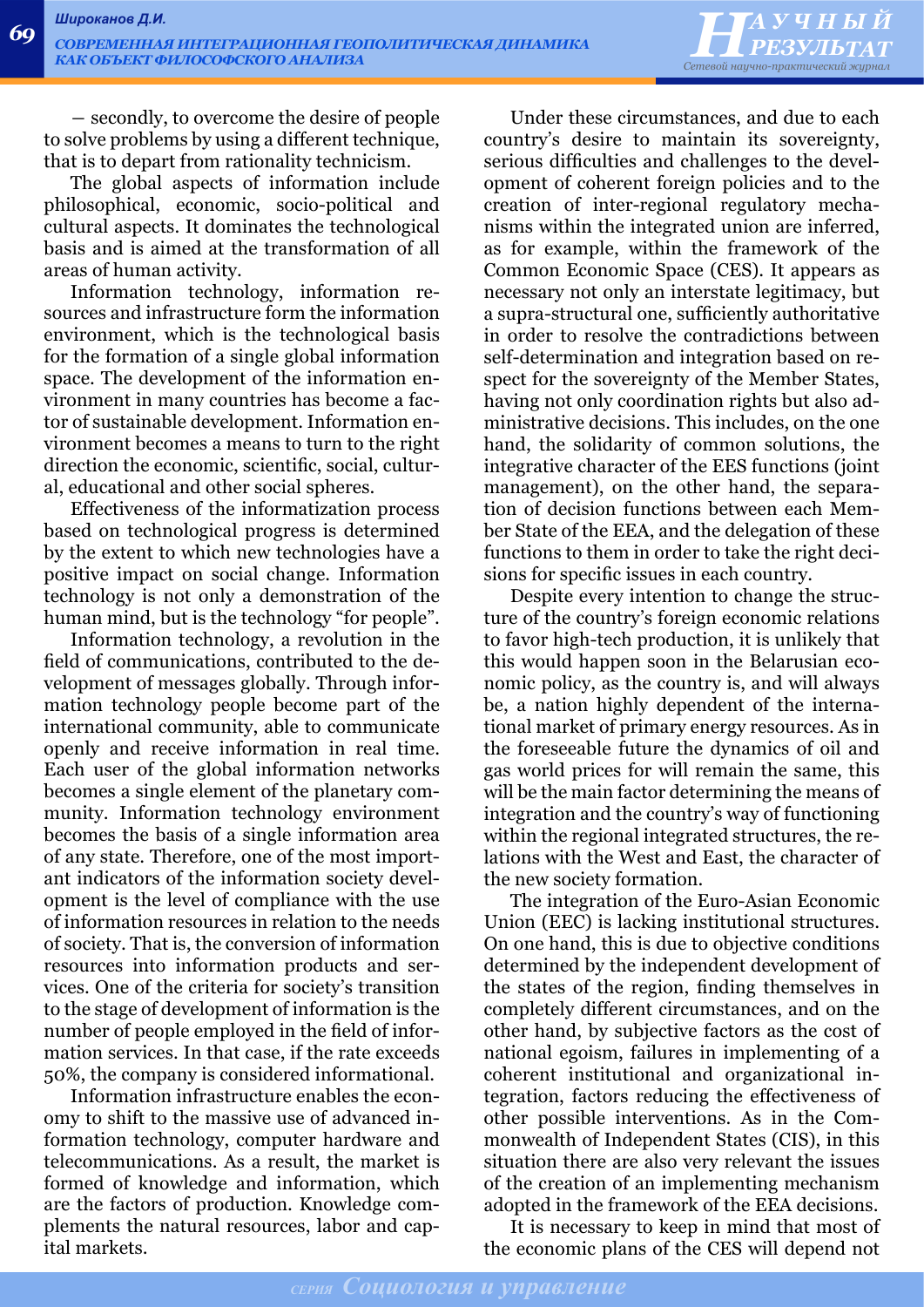*НАУЧНЫЙ Сетевой научно-практический журнал*

only on the degree of interest in collaboration, but also on the real possibilities of integration. Significant differences in the levels of socioeconomic development, economic structure, high transport tariffs determined by the geographically remote from each other individual countries, and others will require the development and implementation of new and effective mechanisms in order to apply the Common Economic Space programs, taking into account the principle of a Single economic doctrine.

In order to counter the influence of the negative trends of globalization we should have a coherent socioeconomic strategy, capable to unite the society and set the direction of the evolution "vector". The lack of an economic strategy is the supreme problem of the evolution of a society that leads to the predominance of the chaos in the economy.

In the twenty-first century, the main direction of the evolution of public policies in countries with developed market economies is characterized by the transition to modern national structural and institutional policies, where the government, business and public institutions are partners in their development and implementation, each partner having specific strategic decision-making rights and responsibilities within the framework of sustainable economic development.

Under these circumstances, one should take active efforts to develop a national strategy to create a competitive structure of the economy, elaborated jointly by the government representatives, businesses, science and civil society organizations in order to identify the most competitive areas of business that can attract the capital of Western multinational corporations, as well as the most competitive economic sectors that may generate domestic, Belarusian capital, transnational corporations. Nowadays this is feasible for the machinery, metallurgical and chemical huge enterprises, that are able to unite under a single leadership and then convert to a vertically integrated structure. This is possible especially for the oil processing and petrochemical industries, power generation and chemical companies to create competitive corporations, with high value-added manufactured products, demanded on domestic and global markets.

The true path of getting into the global economic area is the gradual convergence of the domestic macro-and micro-competitive environment quality and of the standards of entrepreneurial firms having analogues on the world market. For the right to use the world market facilities (including for public enterprises) as the already developed networks (financial, innovation, investment, distributional, informational, advertising etc.), one has to pay, including through the domestic companies auction of shares on the stock market especially to foreign investors, as lately, mergers and acquisitions became effective instruments of capitalization. Sustainable development, especially the modernization of the national technology infrastructure should be one of the main objectives for the business community, doubled by the state participation, along with the need to develop the economic reproduction legislation and its strict enforcement.

This approach allows us to reveal the specifics of the value formation in a modern society in the context of changing the traditional paradigm to investigate the role of local factors in ensuring the compensation community response to the dynamics of global transformation, to develop a theoretical and methodological basis of measurements of the dynamics of regional integration processes. Taking the path of sustainable economic growth for the implementation of national structural policies, more and more become important the basic parameters of the state prospective macroeconomic policies, especially the indicators of tax, credit, financial, fiscal, monetary, customs and depreciation policies determining the exogenous factors for the business development.

A both universally and nationally recognized vector of evolution could be the idea to build a highly intellectual and economical developed society based on a strategy which should be based on the main vectors of a sustainable socio – economic development: the creation of a socially oriented market economy; the profound respect for human values; the creation, on different levels, of relatively opened structures; the formation of sound, knowledge based, economic forecasting systems; a real improvement of the state regulation methods; the creation of an explicit legislation system that excludes controversial regulations.

### **Conclusions**

Without regional and global integration, the country has no other prospects, than transforming itself into a insulated closed system, exchanging agricultural and industrial commodities with low level value added, for unstable prices for